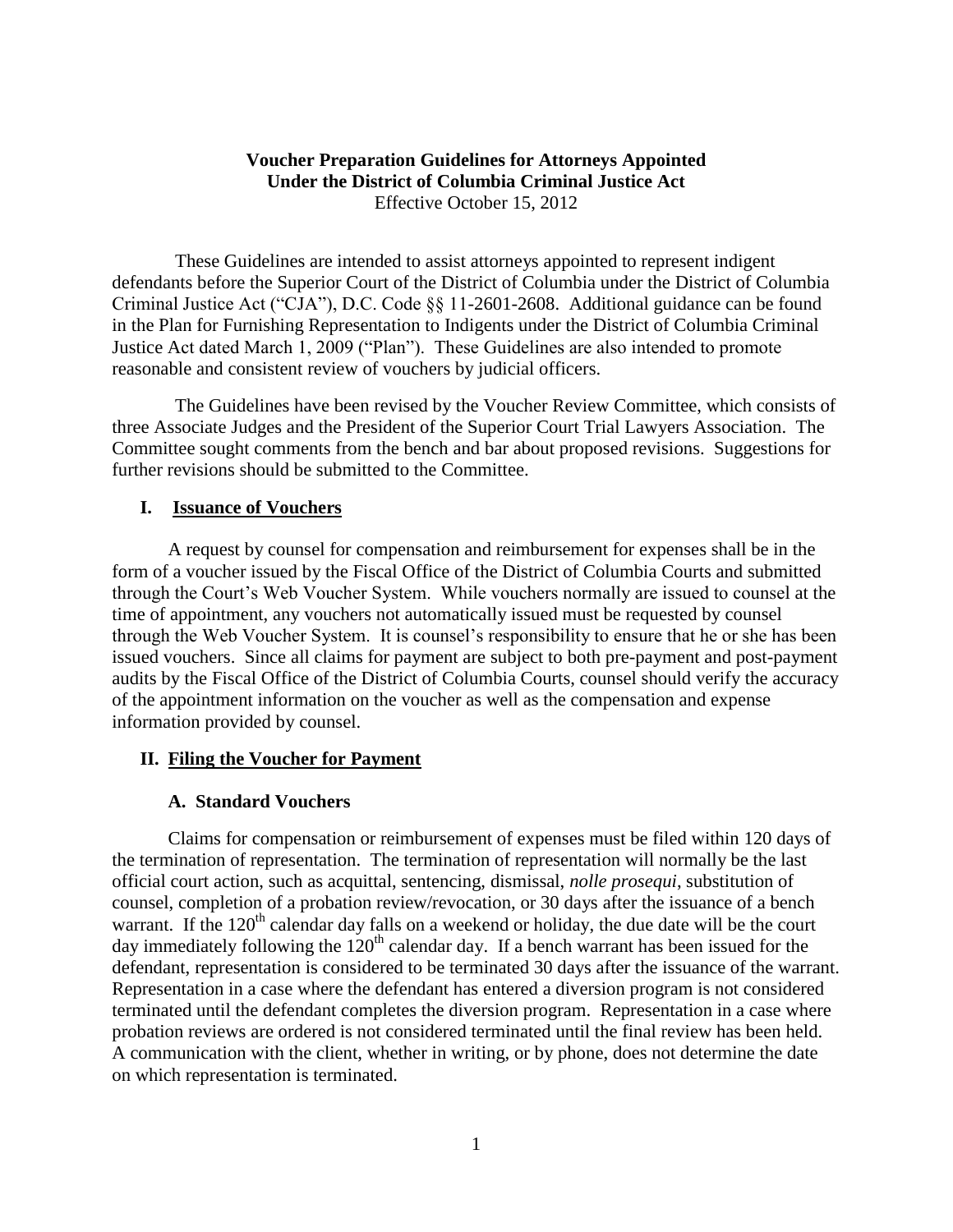#### **B. Guideline Fee Vouchers**

A guideline fee voucher is a fixed compensation voucher set by the Court for selected offenses. An attorney shall submit a guideline voucher within 30 days after completion of a case eligible for a guideline fee. A case is completed upon dismissal for any reason, *nolle prosequi*, substitution of counsel, acquittal, sentencing after plea or trial, final probation review, or revocation or vacation of a show cause. If a bench warrant has been issued for the defendant, the case is considered completed on the date the bench warrant is issued. Representation in a case where the defendant has entered a diversion program is not considered terminated until the defendant completes the diversion program. The guideline fee voucher shall compensate counsel for all work performed in representation of the defendant, including any motion for reduction of sentence. If an attorney has opted for a guideline fee voucher, the attorney may not later switch to a standard voucher simply because it will be more financially advantageous.

#### **III.Guidelines for Specific Items**

"[I]t unquestionably is the intention of the [Criminal Justice] Act that attorneys appointed thereunder be reasonably and fairly compensated." *Thompson v. District of Columbia,* 407 A.2d 678, 682 (D.C. 1979). Attorneys deserve "fair compensation" for their representation of indigent defendants. *See* D.C. Code § 11-2604(c). D.C. Code § 11-2604(a) provides that in addition to compensation for their time at a statutorily established rate, attorneys "shall be reimbursed for expenses reasonably incurred."

"Common sense confines [the] value [of the representation] to reasonably competent and productive effort, and excludes bumbling and wasteful activity from the count." *United States v. Bailey,* 189 U.S. App. D.C. 206, 581 F.2d 984, 987 (D.C. Cir. 1978). "[O]nly reasonably productive time is deserving of recompense." *United States v. Carnevale,* 624 F. Supp. 381, 384 (D.R.I. 1985). These principles are consistent with the D.C. Rules of Professional Conduct. Fair compensation includes representing "a client zealously and diligently within the bounds of the law" as required by Rule 1.3(a). However, as Rule 1.5 provides, "A lawyer's fee shall be reasonable." As Comment [1] to Rule 1.3 states, although a lawyer should act with commitment and dedication to the interests of the client, "a lawyer is not bound to press for every advantage that might be realized for a client," and "[a] lawyer has professional discretion in determining the means by which a matter should be pursued."

Although the CJA provides for "fair compensation," it does not necessarily provide for "full compensation." *United States v. Jewett,* 625 F. Supp. 498, 500 (W.D. Mo. 1985). Compensation in CJA cases "was intended to prevent economic hardship and ease the financial burden of counsel in these cases, not to eliminate that burden entirely." *In re Criminal Justice Act Voucher,* 128 DWLR 1565, 1571 (Super. Ct. May 12, 2000) (Henry F. Greene, J.) (quoting *Jewett, 625 F. Supp. at 500).* "[A] substantial element of appointed counsel's representation under the Act remains public service." *In re Criminal Justice Act Voucher,* 128 DWLR at 1571 (quoting *Carnevale,* 624 F. Supp. at 384). Charging for every minute that can possibly be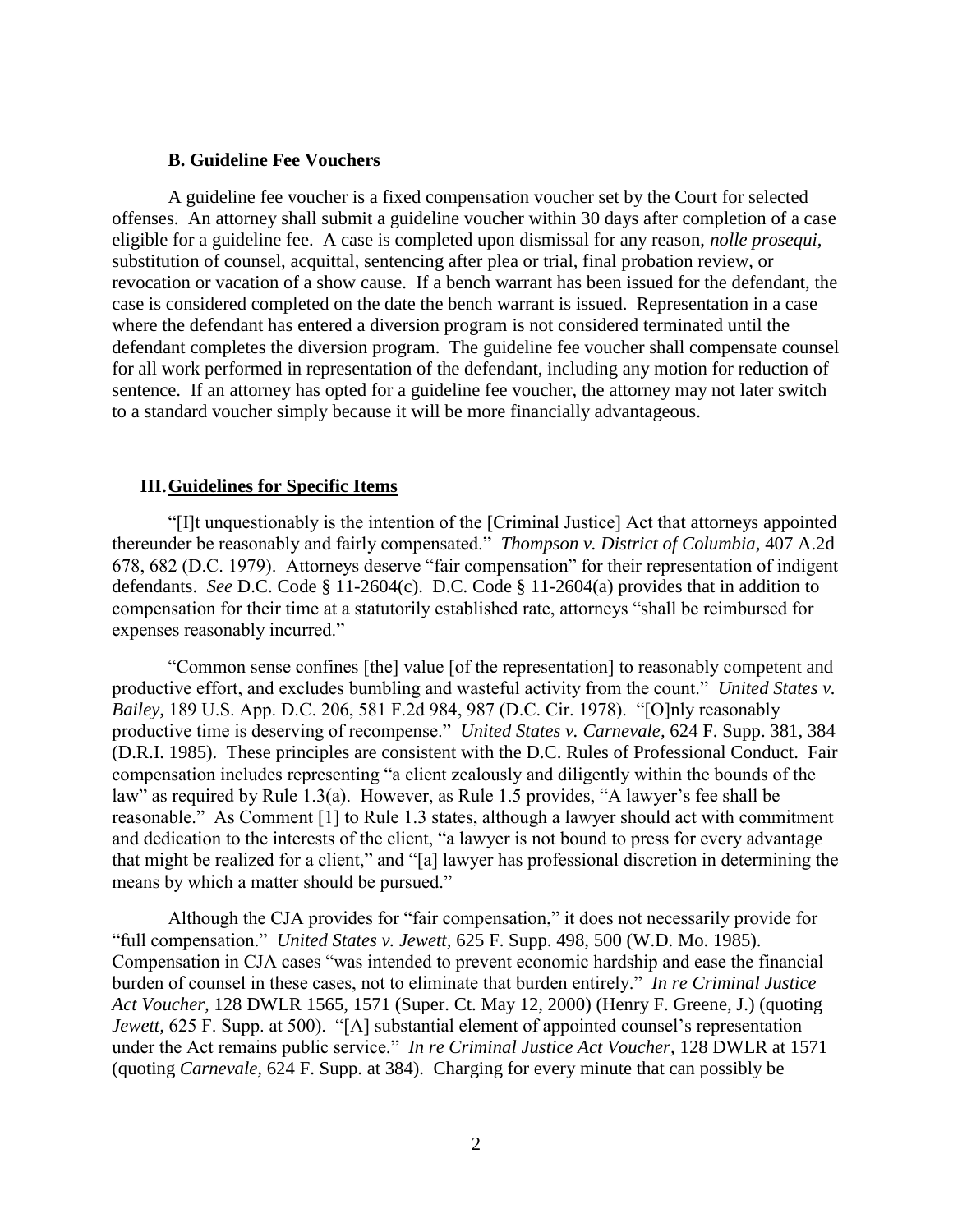charged, even in good faith, is contrary to the spirit of the CJA and the continuing duty of all lawyers to provide *pro bono* legal representation.

"[A] reduction in the amount represented by an attorney as being properly due should only be made on an informed and rational basis." *Thompson,* 407 A.2d at 682. Judges use a rule of reason to determine whether time and expenses are reasonably necessary to effective representation.

# **A. Out-of-Pocket Expenses**

The Plan allows for the reimbursement of reasonable out-of-pocket expenses paid in connection with the particular representation if such expenses are itemized and can be supported by paid, original receipts or other suitable documentation. Attorneys shall not be reimbursed for office overhead expenses or other normal costs of doing business.

Examples of reimbursable case-related expenses include:

- Cost of long-distance telephone calls.
- Duplication of briefs, if such cost is borne by the attorney. Reimbursement may not exceed actual cost. In no event shall it exceed \$.25 per page.
- Case-related travel expenses inside and outside the District of Columbia (mileage, tolls, and public transportation). Travel expenses are not allowed for commuting from the attorney's home or office to the courthouse or its environs, including the prosecutor's office, the Public Defender Service, and MPD Headquarters, or for parking in the courthouse area. If an attorney expects to incur extraordinary travel costs outside the D.C. metropolitan area, the attorney must obtain in advance a written order from the trial judge authorizing specified travel expenses.
- Fees paid for obtaining records.

Out-of pocket expenses that are **not** reimbursable include:

- Money given to defendants or to defendants' families for any reason.
- Local transportation of witnesses. Travel costs of witnesses from outside of the metropolitan area may be payable through the witness fee program if such costs have been pre-authorized.
- Expert witness or investigator expenses, except when pre-authorized.
- Postage expenses.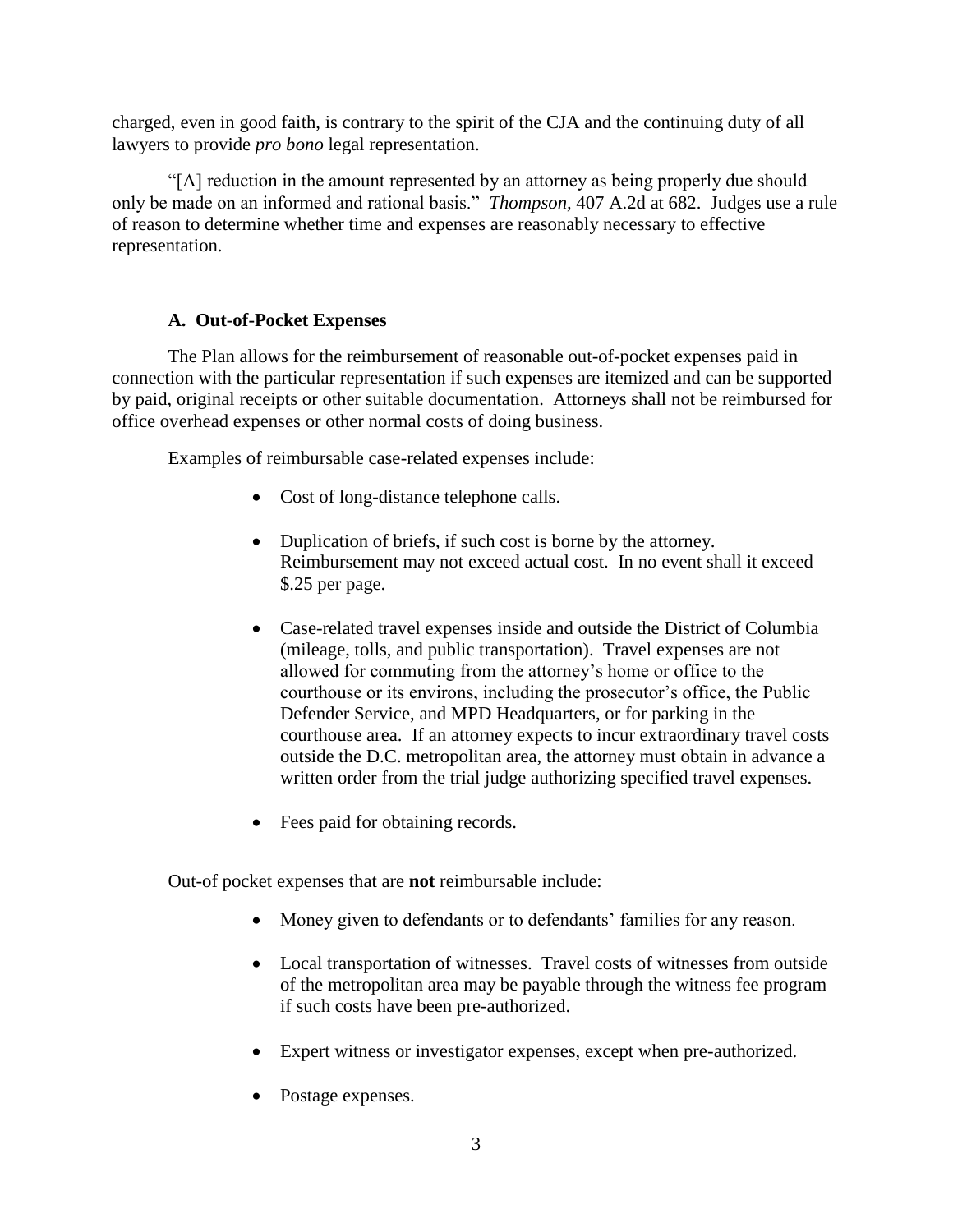- Local telephone calls and facsimiles.
- Payments to staff, including law clerks, paralegals, or secretaries.

### **B. Time Spent in Open Court**

This category includes only time spent representing the defendant in open court before a judicial officer. This does not include time waiting for the case to be called.

# **C. Time Spent Out of Court**

This part of the voucher is used for claiming all time spent outside of open court.

#### *1. Interviews and Conferences*

This category is intended to compensate attorneys for time reasonably spent interviewing and conferring with the defendant, witnesses, prosecutors, members of the defendant's family, Pretrial Services Agency, probation officers, experts, and others to obtain information germane to adequate representation. Excessive time spent discussing matters not directly relevant to the defense of the case should not be claimed and may be disallowed. If the interview of the defendant or witness takes place at a detention facility, the time necessarily spent for the client to be brought to the interview shall be compensated. Interviews and conferences with judges' administrative assistants and law clerks may also be claimed to the extent such communications pertain to the case. Time spent composing and answering case-related emails may also be included in this category.

# *2. Legal Research and Brief Writing*

All claims under this category must be specific enough to explain the relevance of the legal work to the defense. If legal research is necessary for a trial or hearing but is not used in a written submission, the claim should explain the relevance of the research.

This category of claim is intended to compensate attorneys for legal research concerning specific issues raised by the case – not for basic research that would be unnecessary for an attorney with reasonable experience in District of Columbia law. Time spent to educate an attorney in fundamental criminal law and procedure is not compensable under the Criminal Justice Act. *In re Criminal Justice Act Voucher,* 128 DWLR at 1571 ("an attorney may not claim the time it takes to obtain general competence in a particular area of law, or charge for legal research that one skilled in the law would not need to do," and the CJA may not "be used as a device to further the basic education of a lawyer at government expense") (quoting *Carnevale,*  624 F. Supp. at 388-89).

Time spent writing motions, briefs, or memoranda should be included in this category even if the motion (like many motions to suppress) raises primarily factual issues that will be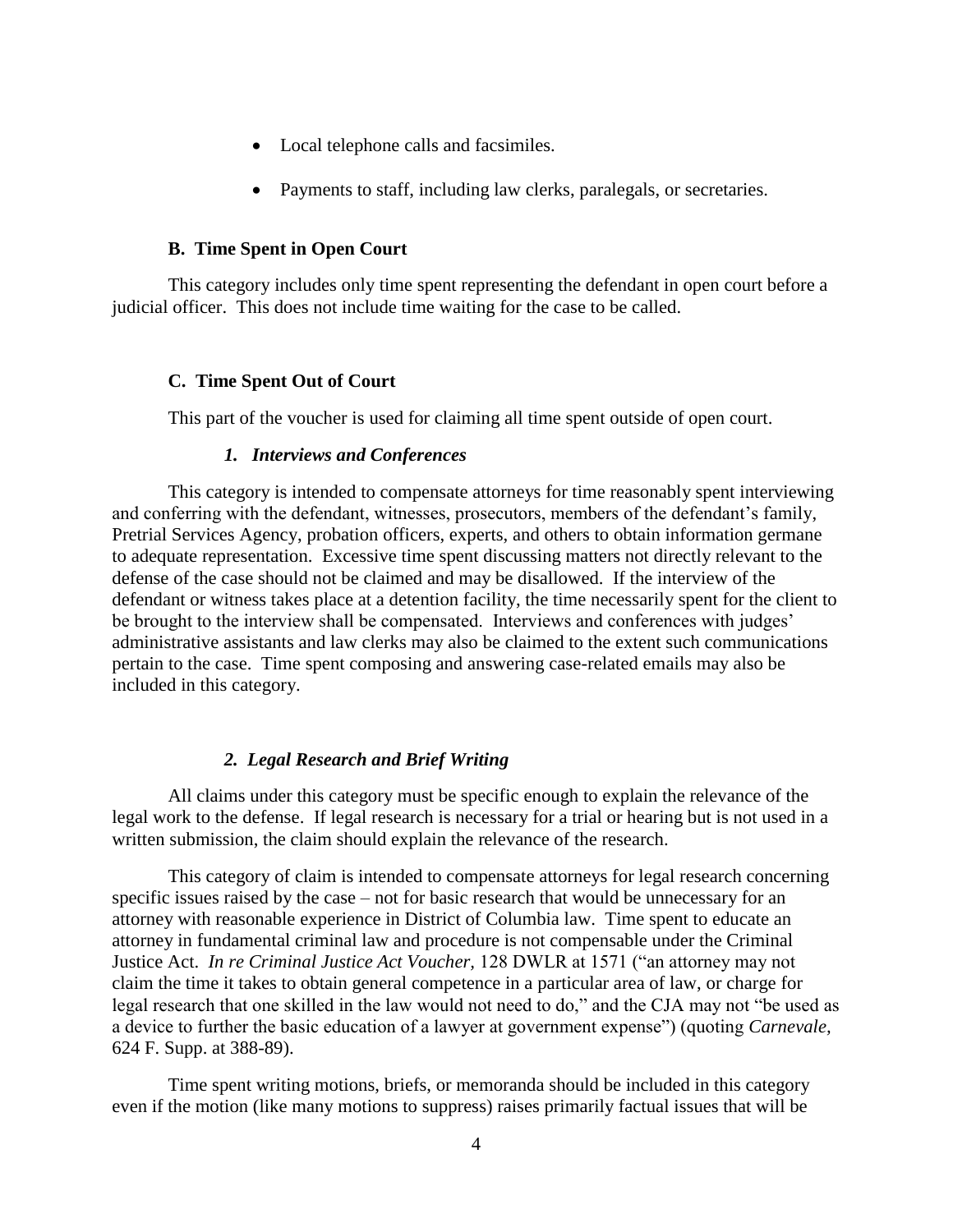resolved at an evidentiary hearing. Lawyers should provide an explanation if substantial time invested in research did not yield results included in any submission to the court. Substantial time spent on research that is not reflected in written submissions should be justified in the comment section of the voucher.

Claims relating to discovery (such as preparation of *Rosser* letters) and to trial preparation (such as planning direct and cross-examinations) do not belong in this category.

#### *3. Investigation and Reviewing Records*

This category should be used for personal investigation by the attorney, such as viewing a crime scene and obtaining and reviewing records, including audio and video evidence.

Time spent obtaining and reviewing records, including preparing *Rosser* letters, should be included in this category. Time spent preparing *Rosser* letters should generally not exceed 0.3-0.5 hour because these letters generally do not require substantial tailoring for individual cases. If the claim exceeds 0.5 hour, the lawyer should provide a case-specific explanation in the comment section of the voucher.

Some cases involve recordings of telephone calls by the defendant or co-defendants from the D.C. Jail. A lawyer who concludes that it may be appropriate to listen to a substantial number of jail calls should consider seeking prior approval from the judge. In advance of trial, the lawyer should also consider asking the judge to require the government to identify any calls it intends to use at trial and to take other steps to minimize the number of calls that the defense needs to review. A lawyer who listens to all or even a substantial percentage of jail calls in such cases should identify, in a request to the judge for pre-approval or in the comment section of the voucher, any reason to believe that any calls that the government does not intend to use would be helpful to the defense. A lawyer should also explain whether and how he or she coordinated the review of jail calls with lawyers for any co-defendant and why he or she did not use an investigator to listen to calls. In evaluating the reasonableness of the claim, a judge may consider the number of jail calls that were actually used at trial, as well as the low probability that any call contained relevant information.

#### *4. Travel Time*

Time spent traveling to locations other than the D.C. Court complex and environs may be allowed if such travel is related to the defense. Attorneys are never compensated for traveling to and from the courthouse. Likewise, if a stop is made related to a case while the lawyer is traveling between the courthouse and home or office, the attorney may bill only for the extra time occasioned by the stop, not for the entire trip. Where travel time to a destination from the attorney's home or office is greater than the time from the courthouse to that destination, the attorney is only entitled to the lesser of those times. For example, a lawyer traveling to the jail from his or her office in Rockville instead of from the courthouse is not entitled to bill the extra time it takes to travel that distance. The rationale behind this rule is that the Court should not be subsidizing attorneys who choose to live or work in areas outside the District of Columbia.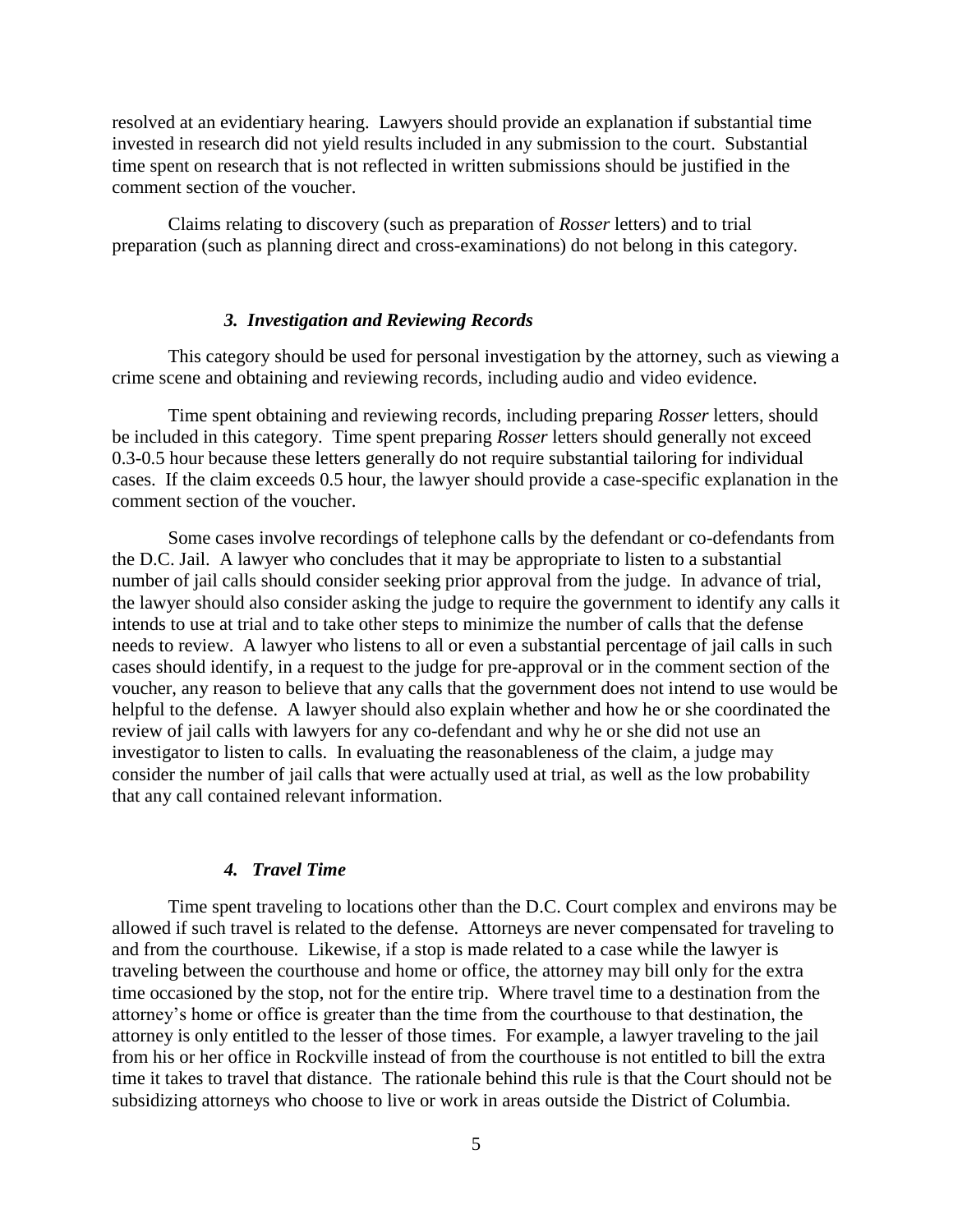All travel outside the metropolitan D.C. area must be pre-approved by the presiding judicial officer. The metropolitan area consists of Montgomery, Prince Georges, Arlington, and Fairfax counties, and the city of Alexandria.

### *5. Court Waiting Time*

Time necessarily spent waiting in a courtroom for a proceeding before a judicial officer to begin may be compensated. However, public funds may not be expended for excessive "waiting time." The reasonableness of waiting time is reviewed on a case-by-case basis. Any time claimed for waiting before the judge is scheduled to take the bench will be denied. In addition, any waiting time claimed when the court has recessed for lunch and any waiting time claimed while counsel is awaiting a verdict will be denied. Similarly, without sufficient justification, time spent waiting for a case to be certified to another judge will not be allowed. Counsel will not be compensated for waiting time if they arrive in the courtroom after the judge has started a trial and before the judge breaks to call the remaining cases on the calendar. Waiting time outside of the court day, such a waiting for a witness or client or waiting to obtain documents, should not be billed. On the other hand, reasonable waiting time at the D.C. Jail or a prosecutor's office may be compensated. Waiting time in excess of 30 minutes may be considered excessive. Counsel is encouraged to include in the comment section, when the voucher is initially submitted, an explanation for any waiting time that could be perceived as excessive.

Because the Court is a busy urban court, waiting time is sometimes an unavoidable part of the workday for counsel. Counsel are encouraged to bring other work that can be done (such as pleadings to read or research that can be performed on laptops) while waiting in order to minimize actual waiting time.

Due to the number of cases scheduled daily in Courtroom C-10, some waiting time may be incurred there. Counsel who sign up for CJA appointments that are initiated in C-10 should conduct all interviews and conferences with their client, the Pretrial Services Agency, prosecutors, and courtroom staff, etc., before a case is called in order to avoid requesting a "pass" that may result in waiting time.

Counsel are also encouraged to schedule cases in a manner that allows sufficient time to appear before the court and handle all matters timely. In scheduling, counsel should limit the number of matters set at 9:30 a.m. or earlier so as to assure appearance in every courtroom before  $10:30$  a.m.

### *6***.** *Other*

The "other" category is designed for items that do not fall under other specific categories. All claims under this category must specify the work performed and its relevance to the case.

This category includes time spent in preparing for trial, except for client and witness interviews which belong in the "interviews and conferences" category.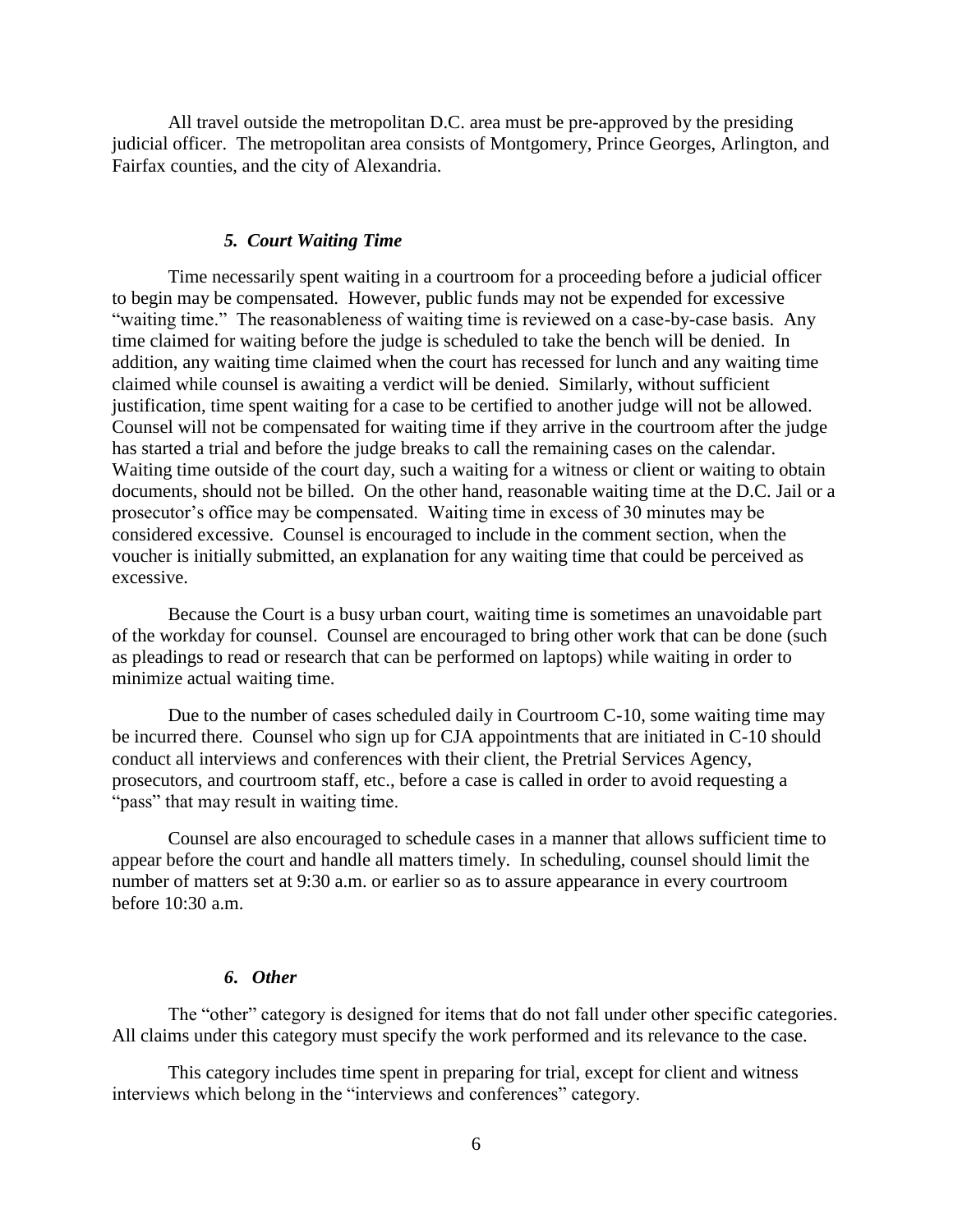Claims for time spent filling out a voucher request for an expert may not exceed 0.1 hour. Time claimed for preparing a witness fee voucher may not exceed 0.1 hour.

Claims will **not** be allowed for:

- "Miscellaneous"
- Failure of a defendant to keep an office appointment
- Preparation of CJA vouchers
- Time spent locating witness fee vouchers
- Time spent in the CJA Program Office for any reason

#### *7. Over the Limit Vouchers*

D.C. Code § 11-2604(b)(1) provides that the maximum compensation for CJA representation shall be governed by the amounts set forth in 18 U.S.C. § 3006A(d)(2). As of 2012, that amount is \$7,000.00 for felonies and \$2,000.00 for misdemeanors. If a claim is being made in excess of those amounts, D.C. Code § 11-2604(c) allows for over the limit compensation "for extended or complex representation whenever such representation is necessary to provide fair compensation," and must be approved by the Chief Judge. Where excess compensation is sought, counsel must provide a detailed explanation setting forth the justification in the space provided on the computerized voucher form. Based on this explanation, the presiding judicial officer will make a recommendation and forward the request to the Chief Judge.

Not every claim for excess compensation will be granted. Because the statutory standard is based on the circumstances of an individual case, reasonable people can and do differ as to the application of the standard in § 2604 $(c)$ . An excellent discussion of the history of this provision and the factors to be considered is contained in *In re Criminal Justice Act Voucher,* 128 DWLR 1565 (Super. Ct. May 12, 2000) (Henry F. Greene, J.). The Court will strictly apply the "extended or complex" standard and will not routinely approve over-limit vouchers simply because the claimed hours were expended.

### **IV.The Audit and Payment Process**

Vouchers must be filed through the Web Voucher System on the Court's website. When a completed voucher has been presented for payment, the Defender Services Branch pre-audits the voucher for mathematical accuracy, overlaps of time, claims which are not allowable, and any unusual items. The voucher is then sent to the appropriate judicial officer for review and approval. Vouchers cannot be paid without judicial approval. After the appropriate judicial review, vouchers are returned to the Defender Services Branch for payment.